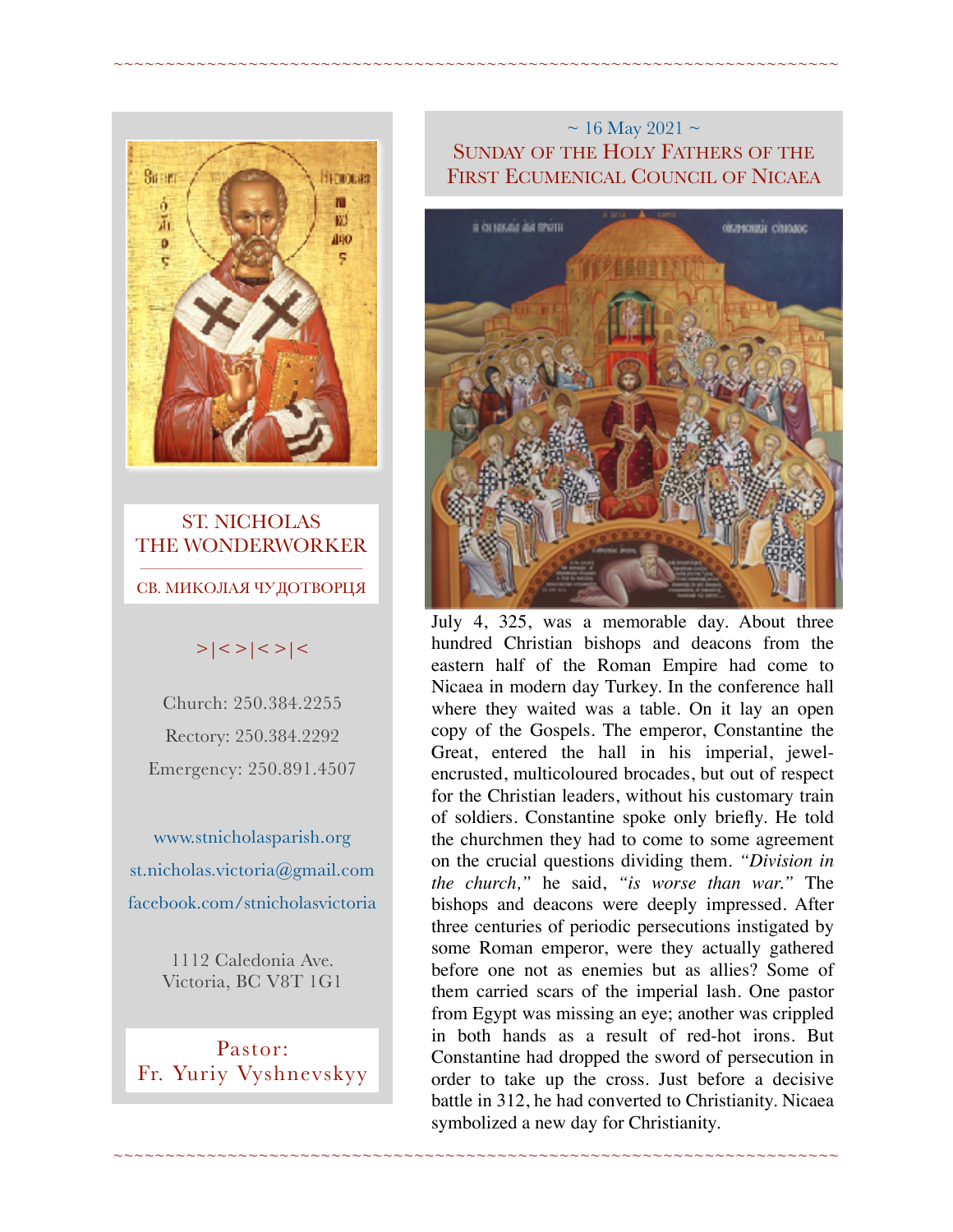| <b>SUNDAY HYMNS</b>                |                |                                                                         |                                                                                     |      |  |
|------------------------------------|----------------|-------------------------------------------------------------------------|-------------------------------------------------------------------------------------|------|--|
| <b>OPENING HYMN</b>                |                | На Гору Днесь Єлеонську / Today, On The Mount pg. 208-209               |                                                                                     |      |  |
| <b>COMMUNION HYMN</b>              |                | Alleluia, alleluia, alleluia!                                           |                                                                                     |      |  |
| <b>CLOSING HYMN</b>                |                | Маріє, Діво Благословенна / O Virgin Mary, Our Blessed Lady pg. 346-347 |                                                                                     |      |  |
| <b>SUNDAY &amp; DAILY SCHEDULE</b> |                |                                                                         |                                                                                     |      |  |
| SUNDAY, May 16                     |                | Divine Liturgy of St. John Chrysostom - ONLINE<br>10 AM                 |                                                                                     |      |  |
| MONDAY, May 17                     |                | <b>NO SERVICES</b>                                                      |                                                                                     |      |  |
| TUESDAY, May 18                    |                | Divine Liturgy of St. John Chrysostom                                   |                                                                                     | 9 AM |  |
| WEDNESDAY, May 19                  |                | Divine Liturgy of St. John Chrysostom                                   |                                                                                     | 9 AM |  |
|                                    |                | Moleben to the Mother of God                                            |                                                                                     | 7 PM |  |
| THURSDAY, May 20                   |                | <b>9 AM</b><br>Divine Liturgy of St. John Chrysostom                    |                                                                                     |      |  |
| FRIDAY, May 21                     |                | <b>9 AM</b><br>Divine Liturgy of St. John Chrysostom                    |                                                                                     |      |  |
| SATURDAY, May 22                   |                | 6 PM<br>Vespers - ZOOM                                                  |                                                                                     |      |  |
| SUNDAY, May 23                     |                | Divine Liturgy of St. John Chrysostom - ONLINE<br>10 AM                 |                                                                                     |      |  |
|                                    |                |                                                                         |                                                                                     |      |  |
| <b>SUNDAY EPISTLE</b>              |                |                                                                         | <b>MAY 9 DONATIONS</b>                                                              |      |  |
| <b>DATE</b>                        |                | <b>READING</b>                                                          | Envelope collection: \$200.00; Pre-authorized<br>donations May 3 to May 9: \$235.00 |      |  |
| SUNDAY, May 16                     |                | Act 9:32-42                                                             |                                                                                     |      |  |
| SUNDAY, May 23                     | Act 2:1-11     |                                                                         | <b>TOTAL: \$435.00</b>                                                              |      |  |
| SUNDAY, May 30                     | Heb 11:33-12:2 |                                                                         | May God bless and reward you abundantly for your                                    |      |  |
| SUNDAY, Jun 6                      | Rm 2:10-16     |                                                                         | generosity!                                                                         |      |  |

~~~~~~~~~~~~~~~~~~~~~~~~~~~~~~~~~~~~~~~~~~~~~~~~~~~~~~~~~~~~~~~~~~~~~~

### ≈≈≈≈≈≈≈≈≈≈≈≈≈≈≈≈≈≈≈≈≈≈≈≈≈≈≈≈≈≈≈≈≈≈≈≈≈≈≈≈≈≈≈≈≈≈≈≈≈≈≈≈≈≈≈≈≈≈≈≈≈≈≈≈≈≈≈≈≈≈ PASTORAL MINISTRY & HOLY MYSTERIES

| given to the parish priest, and he should be contacted before any other arrangements are made |  |  |  |  |
|-----------------------------------------------------------------------------------------------|--|--|--|--|
|                                                                                               |  |  |  |  |
|                                                                                               |  |  |  |  |
|                                                                                               |  |  |  |  |
| Apostolic Administrator ~ Bishop David Motiuk ~ www.nweparchy.ca                              |  |  |  |  |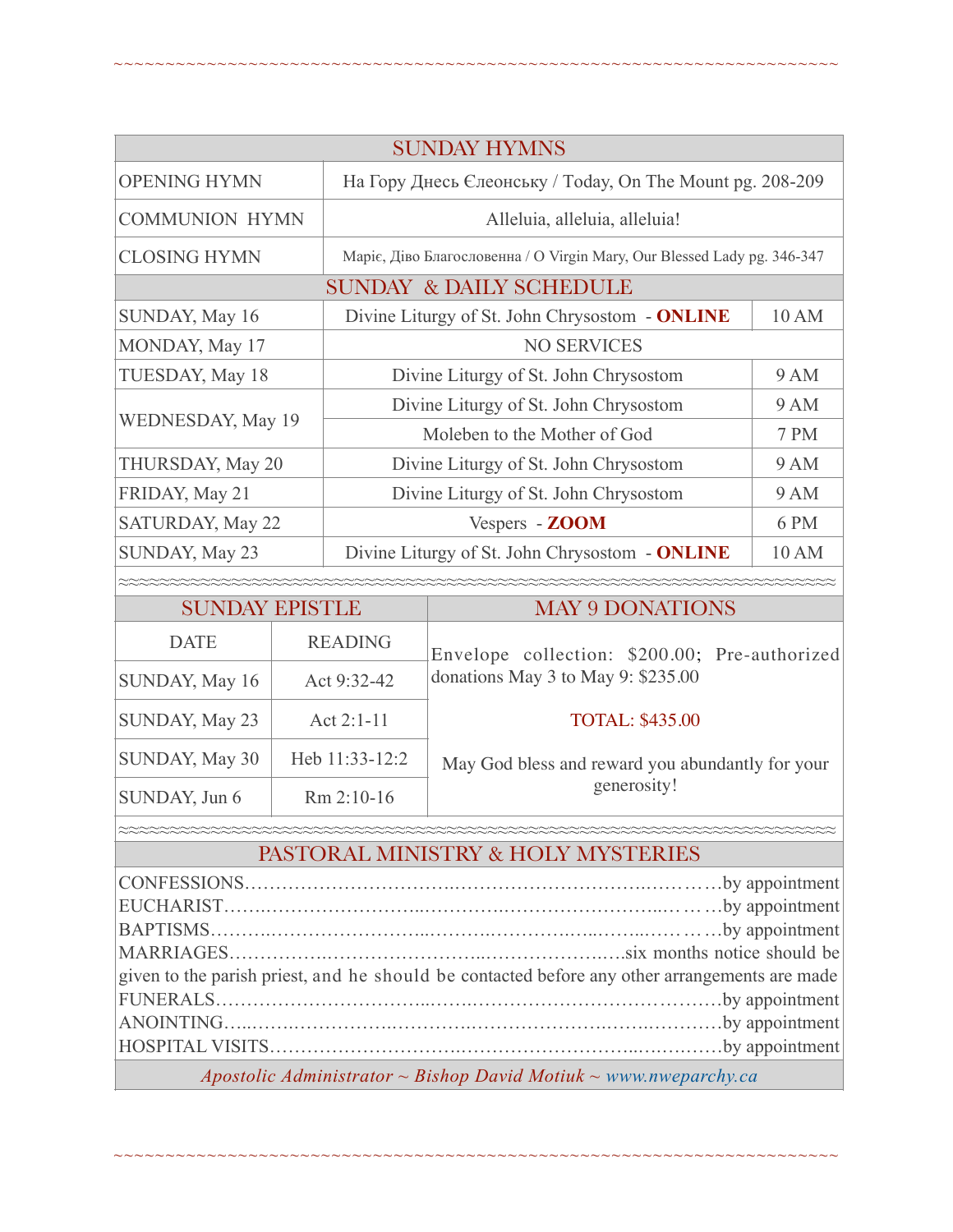## ANNOUNCEMENTS

~~~~~~~~~~~~~~~~~~~~~~~~~~~~~~~~~~~~~~~~~~~~~~~~~~~~~~~~~~~~~~~~~~~~~~

**CONFESSIONS** - if you would like to come to confession please contact Fr. Yuriy at 250.891.4507 or [st.nicholas.victoria@gmail.com](mailto:st.nicholas.victoria@gmail.com)

**HOLY COMMUNION -** if you would like to receive Holy Communion following Sunday Divine Liturgy, the church will be open until 12:00 noon. Please enter from the far back door from the parking lot. Please wear a mask when entering the church.

**JOIN THE CONVERSATION WITH THE UKRAINIAN CATHOLIC CHURCH -**  Thursday nights at 4-6 PM. Join us weekly to dialog with Bishop, Clergy and Featured speakers. Follow us on [Tranquillight Calling YouTube channel.](https://www.youtube.com/channel/UCf39034kKgMTZl_hacrM9nA) Email your questions and receive the Zoom link: [uccconversation@gmail.com](mailto:uccconversation@gmail.com)

**A GIFT OF TIME -** Everyone has been affected by the COVID pandemic. For some the effects have been physical however many people have been affected psychologically experiencing stress, anxiety and depression. While there may be people who have more money and possessions, we all have the same amount of time: exactly 24 hours in every day. The greatest gift you can give someone is your time. We encourage you to reach over the phone to connect with your fellow parishioners and share with them your gift of time. Let it be your gift to them and a gift to yourself as well as we all connect as a spiritual family.

**COVID-19 UPDATE** - Due to the province-wide restrictions by the Government of British Columbia **all Liturgical services are suspended until** further notice. To join the live streaming of the Liturgies please go to parish [Facebook](https://www.facebook.com/stnicholasvictoria) OR [Website.](http://www.stnicholasparish.org) NOTE: these services are closed to the public.

**PRAYER REQUEST -** Please keep in your prayers SYLVIA KELLY, CHARLOTTE & ED KRAKOWSKI, RICHARD NEWBERRY, LANCE DELVES, RICHARD MACEWKO, ANNE DRAPACK, PETER IWANUCK, JULIE CHUPICK and other members of our parish, our family and friends who are ailing, in hospitals, nursing homes and those who are not able to join actively in their community.

**BEQUESTS & WILLS** - Leaving a bequeath is a process of giving a donation through your will. It is simply a distribution from your estate to a charitable organization through your last will and testament. It can be as small or as large a donation as you wish. It is important that you talk to your lawyer about the process. In your kindness please remember St Nicholas the Wonderworker Ukrainian Catholic Church in your bequeath and will. If anyone wishes to make such a bequeath in their will, the following clause may be included or added to a will: "I give, devise, and bequeath to **St Nicholas the Wonderworker Ukrainian Catholic Parish -** *1112 Caledonia Avenue, Victoria BC, V8T 1G1*, the sum of \$ \_\_\_\_\_ (or \_\_\_\_% of my estate), to be used for the benefit of the parish and it's pastoral activities."

~~~~~~~~~~~~~~~~~~~~~~~~~~~~~~~~~~~~~~~~~~~~~~~~~~~~~~~~~~~~~~~~~~~~~~



**DONATE ONLINE** to St. Nicholas parish: [www.canadahelps.org/en/dn/45460](http://www.canadahelps.org/en/dn/45460)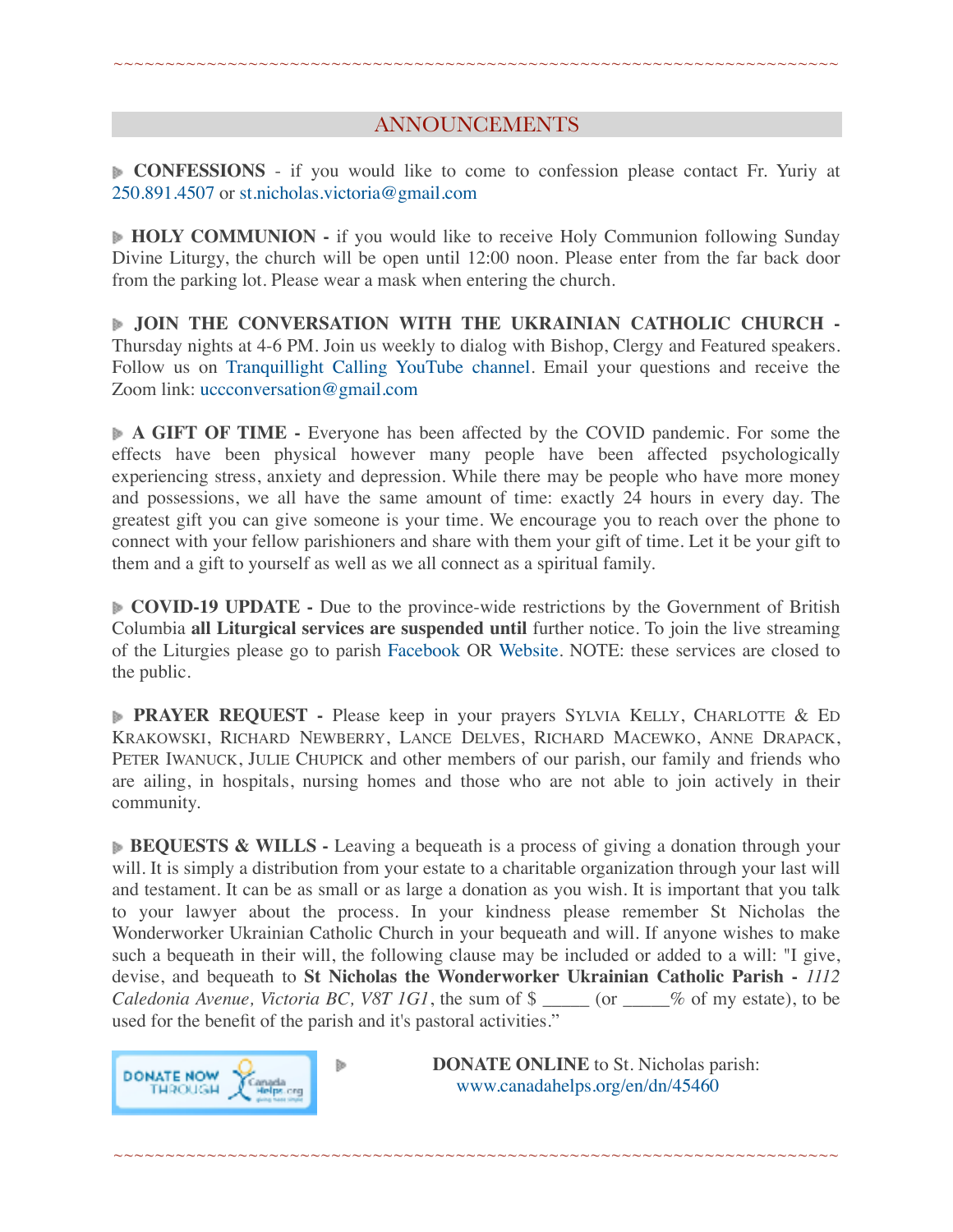## DIVINE LITURGY PROPERS

~~~~~~~~~~~~~~~~~~~~~~~~~~~~~~~~~~~~~~~~~~~~~~~~~~~~~~~~~~~~~~~~~~~~~~

*The Divine Liturgy of our Father among the Saints John Chrysostom. Scripture readings from the New Testament are taken from the New Revised Standard Version Catholic Edition. Українською - у перекладі Івана Хоменка.* 

#### **First Antiphon**

*Verse:* Clap your hands, all you nations;\* shout to God with the voice of joy. **Refrain:** *Through the prayers of the Mother of God, O Saviour, save, us.*

*Verse:* For the Lord most high is awesome,<sup>\*</sup> a great king over all the earth. **Refrain:** *Through the prayers of the Mother of God, O Saviour, save, us.*

*Verse:* He has subdued peoples to us,<sup>\*</sup> and nations under our feet. **Refrain:** *Through the prayers of the Mother of God, O Saviour, save, us.*

*Verse:* God ascended amid shouts of joy;<sup>\*</sup> the Lord at the sound of the trumpet. **Refrain:** *Through the prayers of the Mother of God, O Saviour, save, us.*

**Glory… Now… Only-Begotten Son…** 

### **Third Antiphon**

*Verse:* Come, let us sing joyfully to the Lord,<sup>\*</sup> let us acclaim God, our Saviour. **Refrain:** *Son of God, who ascended in glory,\* save us who sing to You: Alleluia.*

*Verse:* Let us come before His face with praise,\* and acclaim Him in psalms. **Refrain:** *Son of God, who ascended in glory,\* save us who sing to You: Alleluia.*

*Verse:* For God is the great Lord,<sup>\*</sup> the great king over all the earth. **Refrain:** *Son of God, who ascended in glory,\* save us who sing to You: Alleluia.*

*Entrance Verse:* Come, let us worship\* and fall down before Christ. **Refrain:** *Son of God, who ascended in glory,\* save us who sing to You: Alleluia.*

**Troparion, Tone 6:** Angelic powers were upon Your tomb\* and the guards became like dead men;\* Mary stood before Your tomb\* seeking Your most pure body.\* You captured Hades without being overcome by it.\* You met the Virgin and granted life.\* O Lord, risen from the dead,\* glory be to You!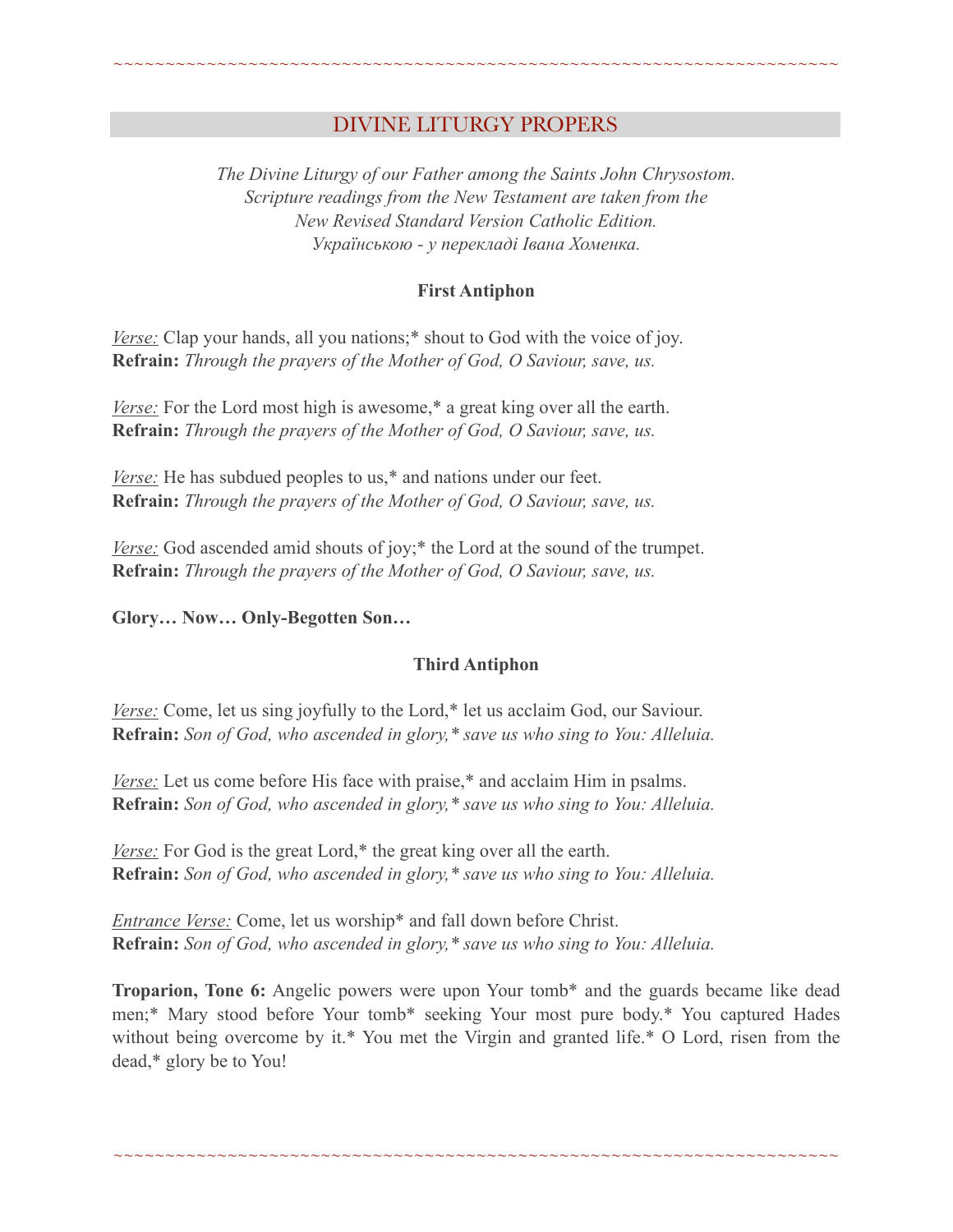**Troparion, Tone 4:** You ascended in glory, O Christ our God,\* giving joy to Your disciples by the promise of the Holy Spirit,\* and assuring them through your blessing\* that You are the Son of God,\* the Redeemer of the world.

~~~~~~~~~~~~~~~~~~~~~~~~~~~~~~~~~~~~~~~~~~~~~~~~~~~~~~~~~~~~~~~~~~~~~~

**Troparion, Tone 8:** Christ our God, You are glorified above all,\* You established our fathers as beacons on earth\* and through them guided all of us to the true faith.\* Glory to You, most compassionate Lord.

**Glory: Kontakion, Tone 8:** The apostles' preaching and the Fathers' doctrine\* confirmed the Church's one faith,\* and wearing the garment of truth\* woven from theology that descends from on high,\* she rightly imparts\* the mystery of godliness\* and sings its glory.

**Now: Kontakion, Tone 6:** When you had fulfilled Your plan for us\* and united things on earth with those in heaven,\* You ascended in glory, O Christ our God,\* in no way distant, but remaining in separable,\* You cried to those who love You:\* I am with You and there is none against you.

**Prokeimenon, Tone 4:** Blessed are You, Lord God of our fathers, and praised and glorified is Your Name forever. *Verse:* For You are righteous in everything that You have done to us. *(Daniel 3:26,27)*

**Epistle - Acts 20:16-18, 28-36 - A reading from the Acts of the Apostles.** In those days, Paul had decided to sail past Ephesus, so that he might not have to spend time in Asia; he was eager to be in Jerusalem, if possible, on the day of Pentecost. From Miletus he sent a message to Ephesus, asking the elders of the church to meet him. When they came to him, he said to them: "You yourselves know how I lived among you the entire time from the first day that I set foot in Asia. "Keep watch over yourselves and over all the flock, of which the Holy Spirit has made you overseers, to shepherd the church of God that he obtained with the blood of his own Son. I know that after I have gone, savage wolves will come in among you, not sparing the flock. Some even from your own group will come distorting the truth in order to entice the disciples to follow them. Therefore be alert, remembering that for three years I did not cease night or day to warn everyone with tears. And now I commend you to God and to the message of his grace, a message that is able to build you up and to give you the inheritance among all who are sanctified. I coveted no one's silver or gold or clothing. You know for yourselves that I worked with my own hands to support myself and my companions. In all this I have given you an example that by such work we must support the weak, remembering the words of the Lord Jesus, for he himself said, 'It is more blessed to give than to receive.'" When he had finished speaking, he knelt down with them all and prayed.

**Alleluia, Tone 8:** *Verse:* The God of gods, the Lord, spoke and summoned the earth from the rising of sun to its setting. *Verse:* Gather to Him His devout ones, who with sacrifice make covenant with Him. *(Psalm 49:1,5)*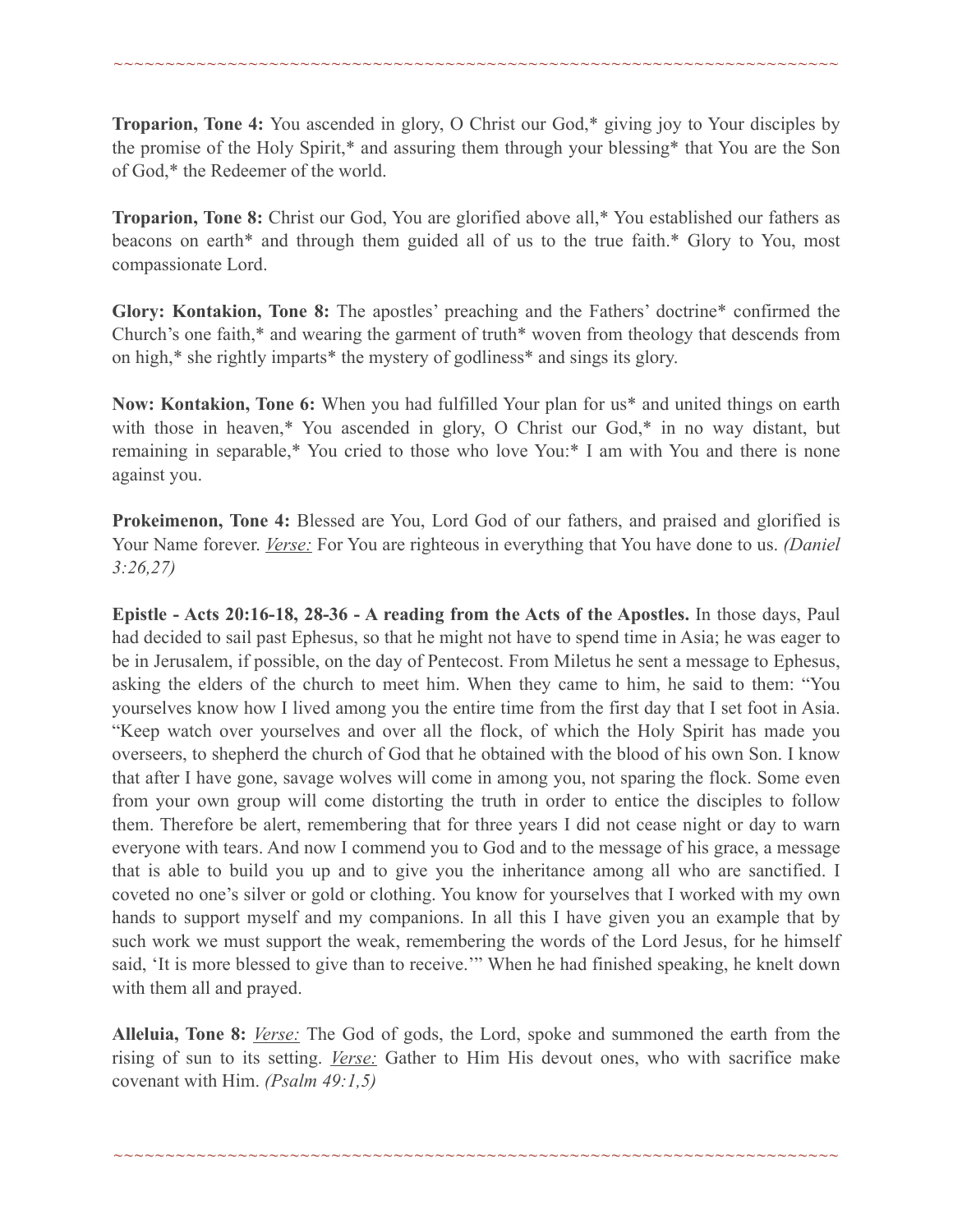**Gospel - John 17:1-13** - At that time, Jesus looked up to heaven and said, "Father, the hour has come; glorify your Son so that the Son may glorify you, since you have given him authority over all people, to give eternal life to all whom you have given him. And this is eternal life, that they may know you, the only true God, and Jesus Christ whom you have sent. I glorified you on earth by finishing the work that you gave me to do. So now, Father, glorify me in your own presence with the glory that I had in your presence before the world existed. "I have made your name known to those whom you gave me from the world. They were yours, and you gave them to me, and they have kept your word. Now they know that everything you have given me is from you; for the words that you gave to me I have given to them, and they have received them and know in truth that I came from you; and they have believed that you sent me. I am asking on their behalf; I am not asking on behalf of the world, but on behalf of those whom you gave me, because they are yours. All mine are yours, and yours are mine; and I have been glorified in them. And now I am no longer in the world, but they are in the world, and I am coming to you. Holy Father, protect them in your name that you have given me, so that they may be one, as we are one. While I was with them, I protected them in your name that you have given me. I guarded them, and not one of them was lost except the one destined to be lost, so that the scripture might be fulfilled. But now I am coming to you, and I speak these things in the world so that they may have my joy made complete in themselves."

~~~~~~~~~~~~~~~~~~~~~~~~~~~~~~~~~~~~~~~~~~~~~~~~~~~~~~~~~~~~~~~~~~~~~~

*Instead of* **"It is truly …"** *we sing:* O my soul, magnify the Lord who in glory ascended bodily into the heavens. *And the Irmos:* O Mother of God,\* you transcended both mind and word,\* and in time, ineffably bore the Timeless One:\* it is you who, with one accord,\* we, the faithful, magnify.

**Communion Hymn:** Praise the Lord from the heavens;\* praise Him in the highest. *(Psalm 148:1)*\* Rejoice in the Lord, O you just;\* praise befits the righteous. *(Psalm 32:1)* Alleluia, alleluia,\* alleluia.

*Instead of* **"We have seen the true light", "Let our mouths be filled"** *and* **"Blessed be the name"** *we sing:* Be exalted, O God, above the heavens, above all the earth be Your glory.

## **>|< >|< >|<**

## **Перший Антифон**

~~~~~~~~~~~~~~~~~~~~~~~~~~~~~~~~~~~~~~~~~~~~~~~~~~~~~~~~~~~~~~~~~~~~~~

*Стих:* Всі народи, заплещіте руками, воскликніть Богові голосом радости. **Приспів:** *Молитвами Богородиці, Спасе, спаси нас.*

*Стих:* Бо Господь Всевишній – страшний, цар великий по всій землі. **Приспів:** *Молитвами Богородиці, Спасе, спаси нас.*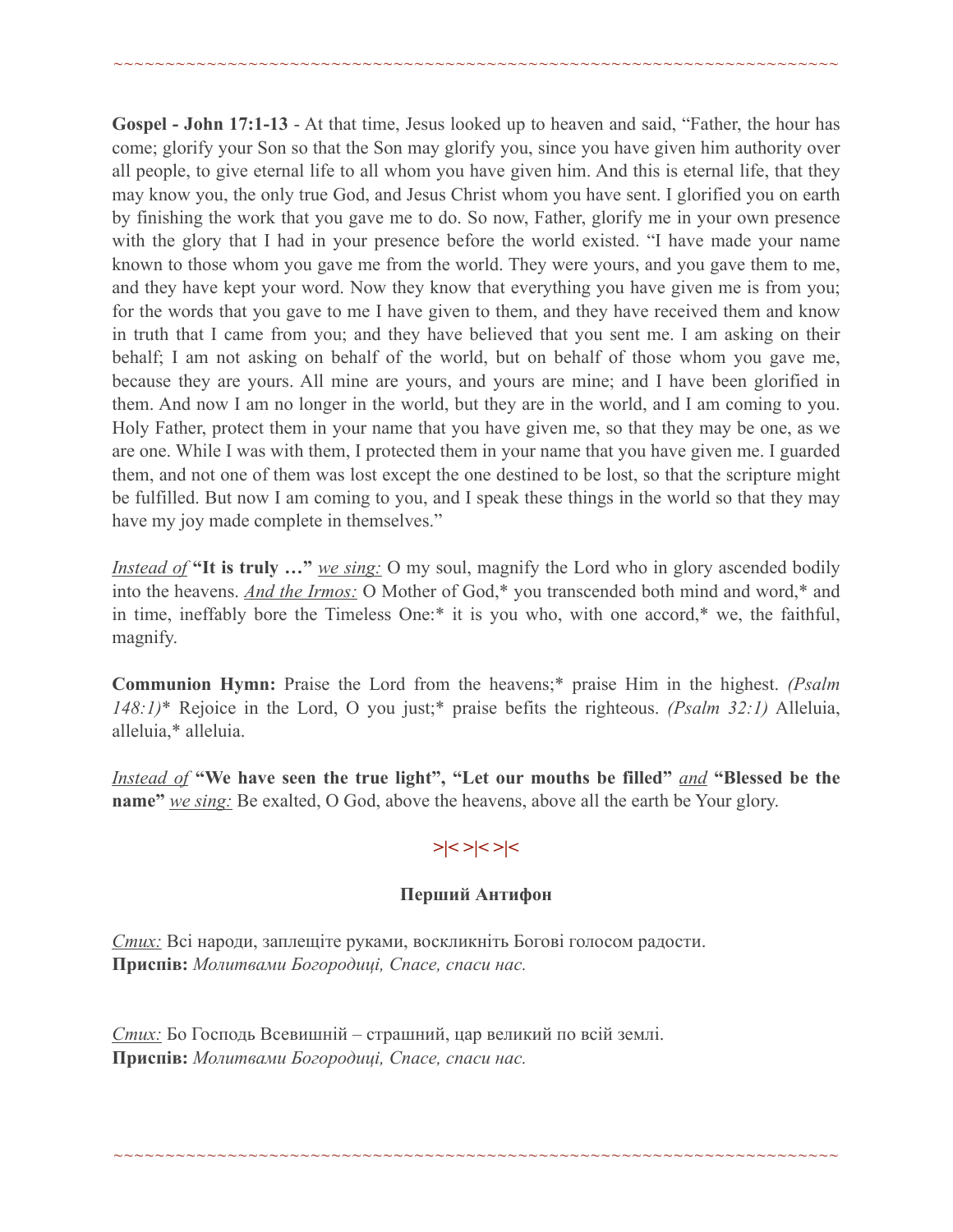*Стих:* Він покорив людей нам і народи під ноги наші. **Приспів:** *Молитвами Богородиці, Спасе, спаси нас.*

*Стих:* Зійшов Бог під оклики веселі, Господь – під голос сурми. **Приспів:** *Молитвами Богородиці, Спасе, спаси нас.*

### **Слава: І Нині: Єдинородний Сину …**

### **Третій Антифон**

~~~~~~~~~~~~~~~~~~~~~~~~~~~~~~~~~~~~~~~~~~~~~~~~~~~~~~~~~~~~~~~~~~~~~~

*Співаємо звичайний третій антифон, але з приспівoм:* Спаси нас, Сину Божий, що родився від Діви, співаємо тобі: Алилуя.

**Тропар, глас 6:** Ангельські сили на гробі твоїм\* і сторожі омертвіли \* Марія ж стояла при гробі,\* шукаючи пречистого тіла твого.\* Полонив ти ад і, не переможений від нього,\* зустрів ти Діву, даруючи життя.\* Воскреслий з мертвих, Господи, слава тобі!

**Тропар, глас 4:** Вознісся ти у славі, Христе Боже наш,\* радість сотворивши ученикам обітуванням Святого Духа,\* утвердивши їх благословенням,\* бо ти єси Син Божий,\* ізбавитель світу.

**Тропар, глас 8:** Препрославлений ти, Христе Боже наш,\* світила на землі – отців наших оснував ти\* і ними до істинної віри всіх нас направив ти.\* Багатомилосердний, слава тобі.

**Слава: Кондак, глас 8:** Апостолів проповідування і отців догмати\* єдину віру утвердили церкві,\* яка і, ризу істини з богословія вишнього носячи,\* право править, і славить благочестя велике таїнство.

**І Нині: Кондак, глас 6:** Сповнивши промисел щодо нас\* і те, що на землі, з'єднавши з небесним,\* вознісся ти у славі, Христе Боже наш,\* ніяк не відлучаючись, але невідступнео перебуваючи,\* ти кличеш до тих, що люблять тебе:\* Я з вами і ніхто проти вас.

**Прокімен, глас 4:** Благословен єси, Господи, Боже отців наших,\* і хвальне, і прославлене ім'я твоє навіки. *Стих:* Бо праведний єси в усьому, що сотворив ти нам.

**Апостол - Дія. 20:16-18, 28-36 - З книги Діянь Святих Апостолів читання:** Тими днями Павло вирішив плисти попри Ефес, щоб не баритися в Азію поспішав бо, щоб, по змозі, на день П'ятидесятниці бути в Єрусалимі. З Мілету він послав у Ефес і прикликав пресвітерів церкви. Коли ж вони прийшли до нього, він до них промовив: «Ви знаєте, як з першого дня, коли я вступив у Азію, увесь час поводився я з вами. Зважайте на самих себе й на все стадо, над яким Дух Святий поставив вас єпископами, щоб пасли церкву Божу, що він придбав кров'ю власною. Я знаю, що по моїм відході ввійдуть поміж вас вовки хижі, які не щадитимуть стада. Та й з-поміж вас самих повстануть люди, що говоритимуть погубні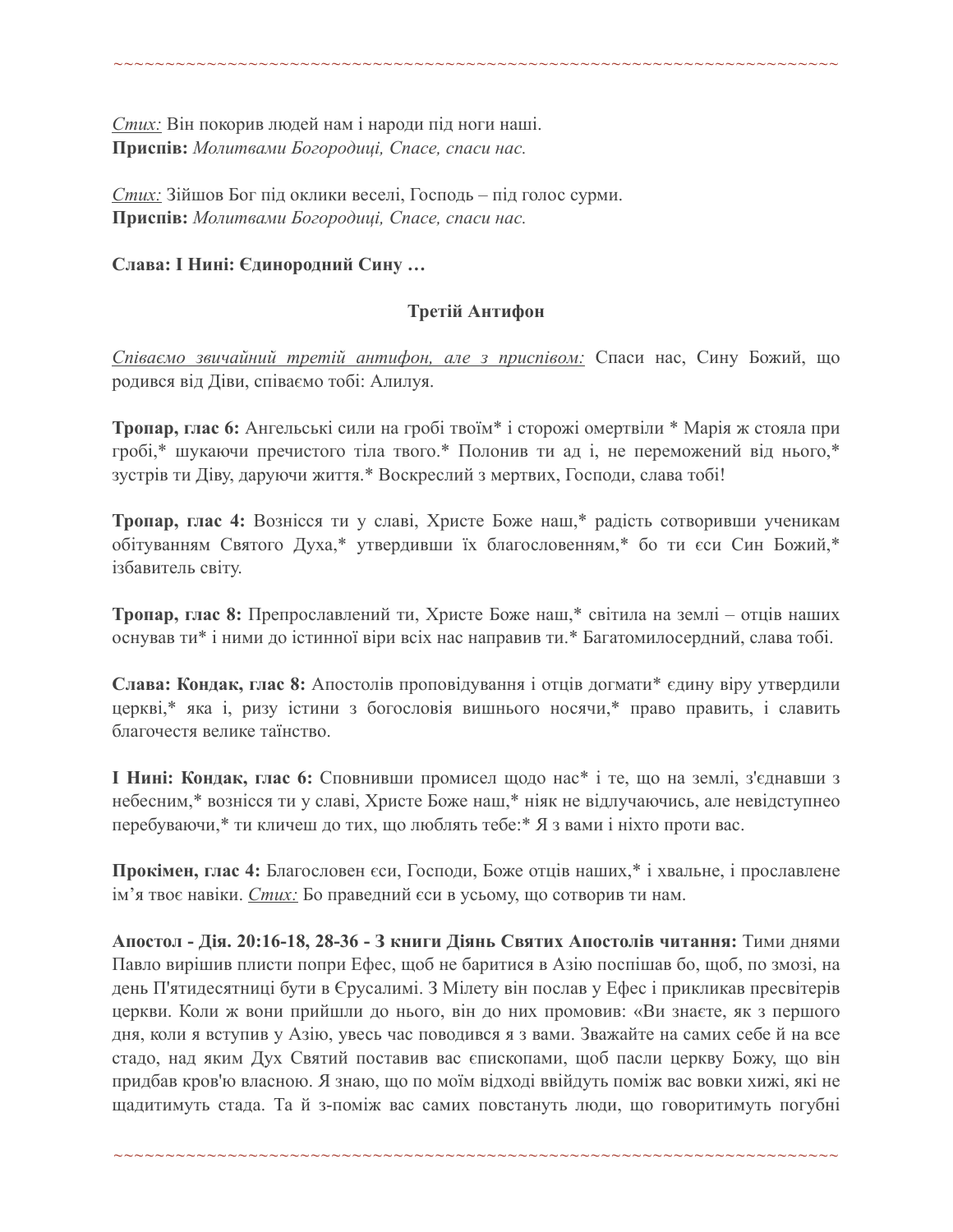~~~~~~~~~~~~~~~~~~~~~~~~~~~~~~~~~~~~~~~~~~~~~~~~~~~~~~~~~~~~~~~~~~~~~~

речі, щоб потягнути за собою учнів. Тому чувайте, пригадуйте собі, що я три роки, ніч і день, не переставав кожного з вас із сльозами наводити на розум. А тепер передаю вас Богові і слову його благодаті, що може збудувати й дати вам спадщину між усіма освяченими. Ні срібла, ні золота, ані одежі я не вимагав ні від кого. Ви самі знаєте, що моїм потребам і тих, які зо мною, служили оці руки. У всьому я показав вам, що, так працюючи, треба допомагати слабосильним і пам'ятати слова Господа Ісуса, що сам сказав: «Більше щастя – давати, ніж брати.» Промовивши це, він упав на коліна і з усіма ними почав молитися.

**Алилуя, глас 8:** *Стих:* Бог богів, Господь мовив, і призвав землю від сходу сонця до заходу. *Стих:* Зберіть йому преподобних його, що заповідують завіт його в жертвах.

**Євангеліє - Івана 17:1-13 -** Ісус, підвівши очі свої до неба, проказав: «Отче, прийшла година! Прослав свого Сина, щоб Син твій тебе прославив, згідно з владою, що її ти дав йому над усяким тілом: дарувати життя вічне тим, яких ти передав йому. А вічне життя у тому, щоб вони спізнали тебе, єдиного, істинного Бога, і тобою посланого – Ісуса Христа. Я тебе на землі прославив, виконавши те діло, яке ти дав мені до виконання. Тепер же прослав мене, Отче, у себе – славою тією, що її я мав у тебе перед тим, як постав світ! Я об'явив твоє ім'я людям, яких ти від світу передав мені. Вони були твої, ти ж передав мені їх, і зберегли вони слово твоє. Нині збагнули вони, що все, тобою дане мені – від тебе; слова бо, тобою мені дані, я їм дав, і сприйняли вони їх, і справді збагнули, що від тебе я вийшов, і увірували, що ти мене послав. Молю ж за них: не за світ молю, лише за тих, яких ти передав мені, бо вони – твої. І все моє – твоє, твоє ж – моє, і в них я прославився. Я вже більш не у світі, а вони у світі, і я до тебе йду. Отче Святий! Заради імени твого бережи їх, тих, що їх ти мені передав, щоб були одно, як ми! Бувши з ними у світі, я беріг їх у твоє ім'я; тих, яких ти передав мені, я їх стеріг, і ніхто з них не пропав, лише син загибелі, щоб збулося Писання. Тепер же іду до тебе, і кажу те, у світі бувши, щоб вони радощів моїх мали у собі вщерть.

*Замість* **"Достойно..."** *ми співаємо:* Величай, душе моя, Господа, що з плоттю во славі вознісся на небеса. **Ірмос, глас 5:** Тебе, вище ума і слова Матір Божу, що в часі безлітнього несказанно родила, вірні однодумно величаємо.

**Причасний:** Хваліте Господа з небес, хваліте його в вишніх. Радуйтеся, праведні, у Господі, правим належить похвала. Алилуя, aлилуя, aлилуя!

*Замість* **"Ми бачили світло істинне"***,* **"Нехай сповняться уста наші"***,* "**Нехай буде ім'я"***, співаємо:* Вознесися на небеса Боже і по всій землі слава Твоя.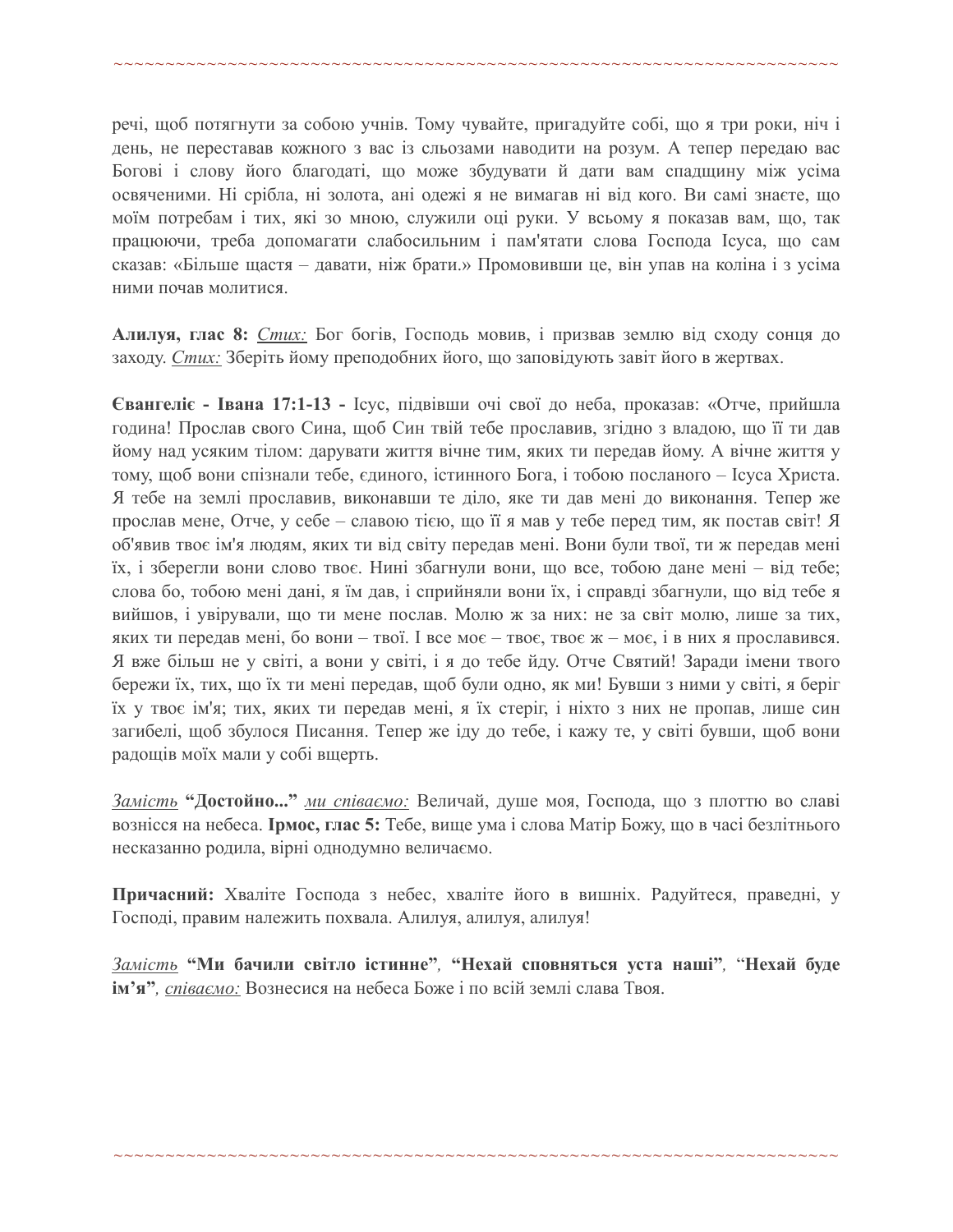### PRAYER DURING THE CORONAVIRUS OUTBREAK

~~~~~~~~~~~~~~~~~~~~~~~~~~~~~~~~~~~~~~~~~~~~~~~~~~~~~~~~~~~~~~~~~~~~~~



 Jesus Christ, you travelled through towns and villages "curing every disease and illness." At your command, the sick were made well. Come to our aid now, in the midst of the global spread of the coronavirus, that we may experience your healing love.

 Heal those who are sick with the virus. May they regain their strength and health through quality medical care.

Heal us from our fear, which prevents nations from working together and neighbours from helping one another.

Heal us from our pride, which can make us claim invulnerability to a disease that knows no borders.

Stay by our side in this time of uncertainty and sorrow. Be with those who have died from the virus. May they be at rest with you in your eternal peace. Be with the families of those who are sick or have died. As they worry and grieve, defend them from illness and despair. May they know your peace. Be with the doctors, nurses, researchers and all medical professionals who seek to heal and help those affected and who put themselves at risk in the process. May they know your protection and peace. Be with our priests and spiritual care givers. May they know that they are loved and cared for.

Be with the leaders of all nations. Give them the foresight to act with charity and true concern for the well-being of the people they are meant to serve. Give them the wisdom to invest in long-term solutions that will help prepare for or prevent future outbreaks. May they know your peace, as they work together to achieve it on earth.

Whether we are home or abroad, surrounded by many people suffering from this illness or only a few, Jesus Christ, stay with us as we endure and mourn, persist and prepare. In place of our anxiety, give us your peace.

For You are a God of mercy, kindness, and love, and we glorify You, Father, Son, and Holy Spirit, now and for ever and ever. Amen.

## **>|< >|< >|<**

## **МОЛИТВА ПІД ЧАС СПАЛАХУ КОРОНАВІРУСУ**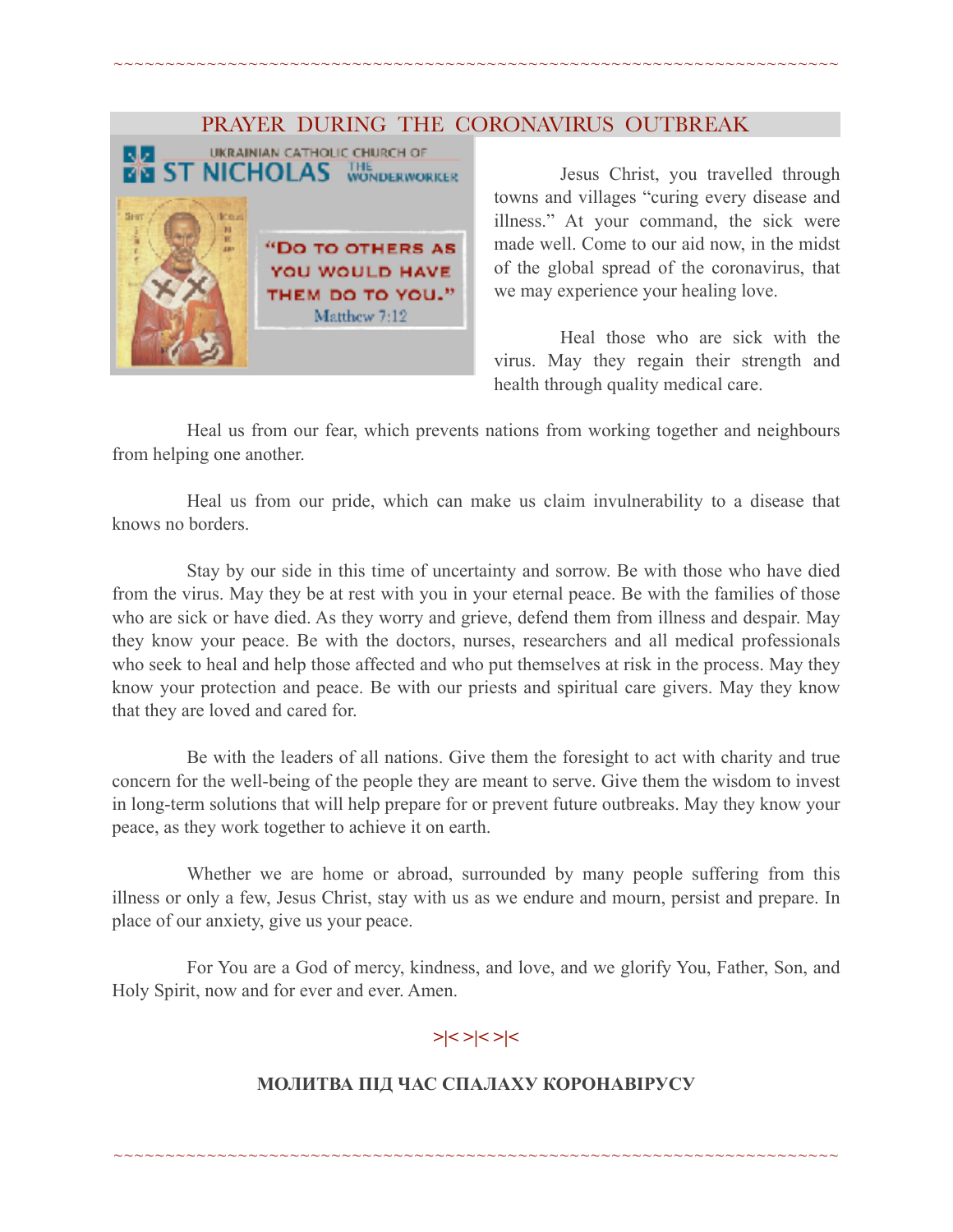Ісусе Христе, ти подорожував по містах і селах, оздоровлюючи від хвороб і немочей. За Твоїм повелінням хворі видужували. У час пандемії коронавірусу повели цій хворобі відступити, щоб ми відчули Твою оздоровлюючу любов.

~~~~~~~~~~~~~~~~~~~~~~~~~~~~~~~~~~~~~~~~~~~~~~~~~~~~~~~~~~~~~~~~~~~~~~

Вилікуй тих, хто хворий вірусом. Нехай вони відновлять свої сили та здоров'я завдяки якісній медичній допомозі.

Вилікуй нас від нашого страху, який заважає націям спільно працювати та сусідам допомагати один одному.

Вилікуй нас від нашої гордості, яка може змусити нас претендувати на невразливість до захворювання, що не знає меж.

Залишайся поруч у цей час невизначеності та смутку. Будь з тими, хто помер від вірусу. Нехай вони спочивають з Тобою у вічному спокої. Будь з родинами тих, хто хворий або помер, коли вони турбуються і сумують, захищай їх від хвороб і відчаю. Нехай вони знають Твій спокій.

Будь з лікарями, медсестрами, дослідниками та всіми медичними працівниками, котрі прагнуть вилікувати та допомогти постраждалим та, котрі піддають себе ризику в своїй праці. Нехай вони знають Твій захист і спокій.

Будь з нашими священиками та духовними опікунами. Нехай вони знають, що їх люблять і піклуються про них.

Будь з лідерами всіх націй. Дай їм передбачення діяти милосердно та зі справжньою турботою про добробут людей, котрим вони призначені служити. Надай їм мудрості інвестувати у довгострокові рішення, які допоможуть підготуватися або запобігти майбутнім спалахам. Нехай вони пізнають Твій мир, коли разом працюють над досягненням його на землі.

Будь ми вдома чи за кордоном, в оточенні багатьох людей, які страждають цією хворобою, або наодинці, Ісусе Христе, залишайтеся з нами, коли ми терпимо і сумуємо. Замість нашої тривоги дай нам спокій.

Бо Ти - Бог милосердя, доброта та любов, і ми прославляємо Тебе, Отця, і Сина, і Святого Духа, нині, і повсякчас, і на віки вічні. Амінь.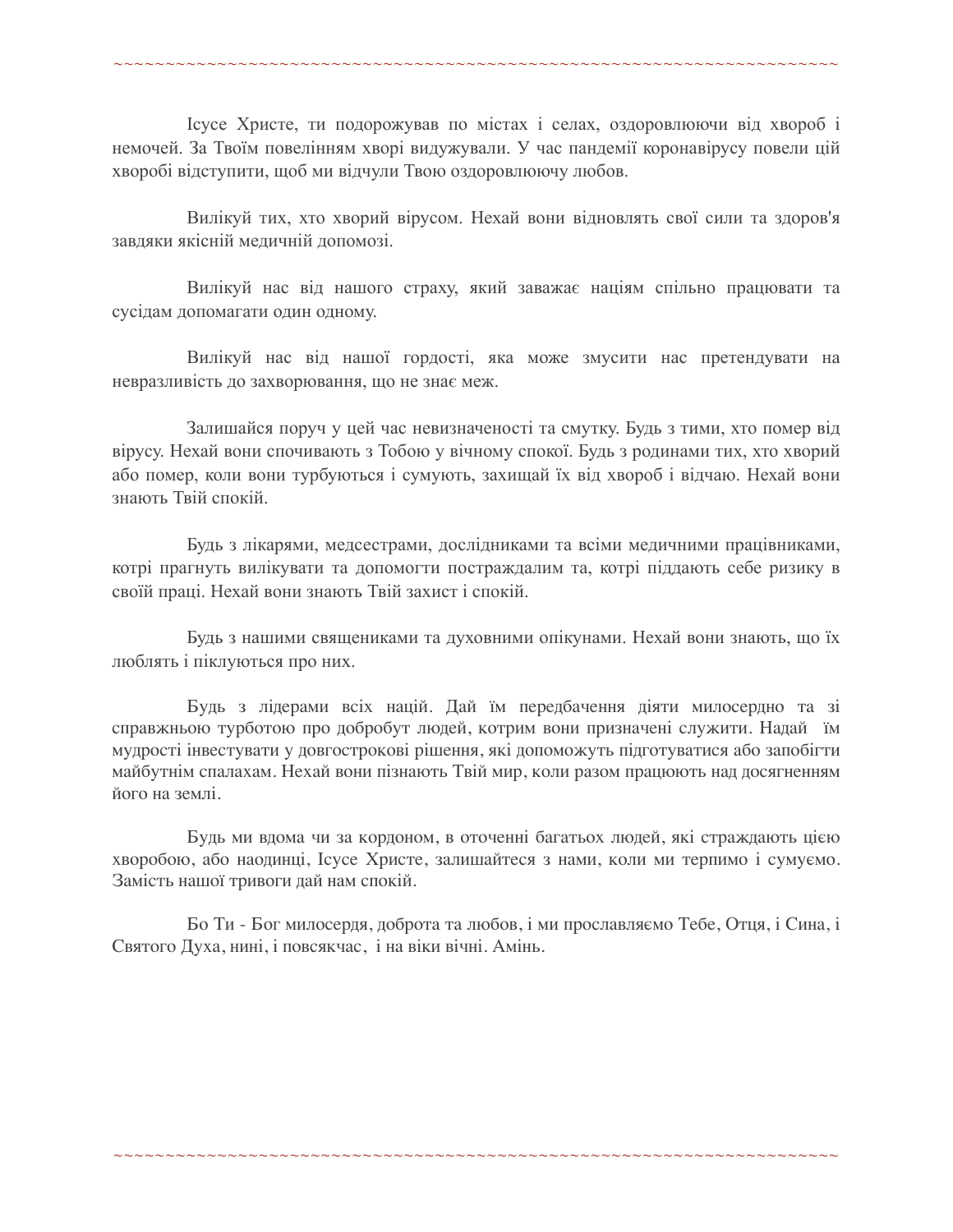### FIRST COUNCIL OF NICAEA. FACTS

~~~~~~~~~~~~~~~~~~~~~~~~~~~~~~~~~~~~~~~~~~~~~~~~~~~~~~~~~~~~~~~~~~~~~~



The **First Council of Nicaea** was held in Nicaea, in Bithynia in 325. Nicea is the city of Iznik in Turkey. The Roman Emperor Constantine called the bishops of the Roman Empire to the first ecumenical conference of the early Christian Church. It had as most important result the first uniform Christian doctrine, called the Nicene Creed.

With the creation of the creed, a precedent was established for subsequent 'general (ecumenical) councils of

Bishops' (Synods) to create statements of belief and church law. The purpose was to define unity of beliefs for the whole of Christendom.

The agenda of the synod:

- The Arian question;
- The celebration of Passover;
- The Meletian schism;
- The Father and Son one in purpose or in person;
- The baptism of heretics;
- The status of the lapsed in the persecution under Licinius.

The purpose of the council was to resolve disagreements in the Church of Alexandria over the nature of Jesus in relationship to the Father; in particular, whether Jesus was of the same substance as God the Father or merely of similar substance. St. Alexander of Alexandria and Athanasius took the first position; the popular presbyter Arius, from whom the term Arian controversy comes, took the second. The council decided against the Arians (of the estimated 250-318 attendees, all but 2 voted against Arius). But many of the Eastern bishops who were pro-Arian, were prevented from reaching the Council until after the vote had been taken.

Another result of the council was an agreement on the date of the Christian Passover (*Pascha* in Greek; Easter in modern English), the most important feast of the ecclesiastical calendar. The council decided in favour of celebrating the resurrection on the first Sunday after the first full moon following the vernal equinox, independently of the Bible's Hebrew calendar and authorized the Bishop of Alexandria to announce annually the exact date to his fellow bishops.

The Council of Nicaea was historically significant because it was the first effort to come to a consensus in the church through an assembly representing all of Christendom. "It was the first occasion for the development of technical Christology." Further, "Constantine in convoking and presiding over the council signalled a measure of imperial control over the church." With the creation of the Nicene Creed, a precedent was established for subsequent general councils to